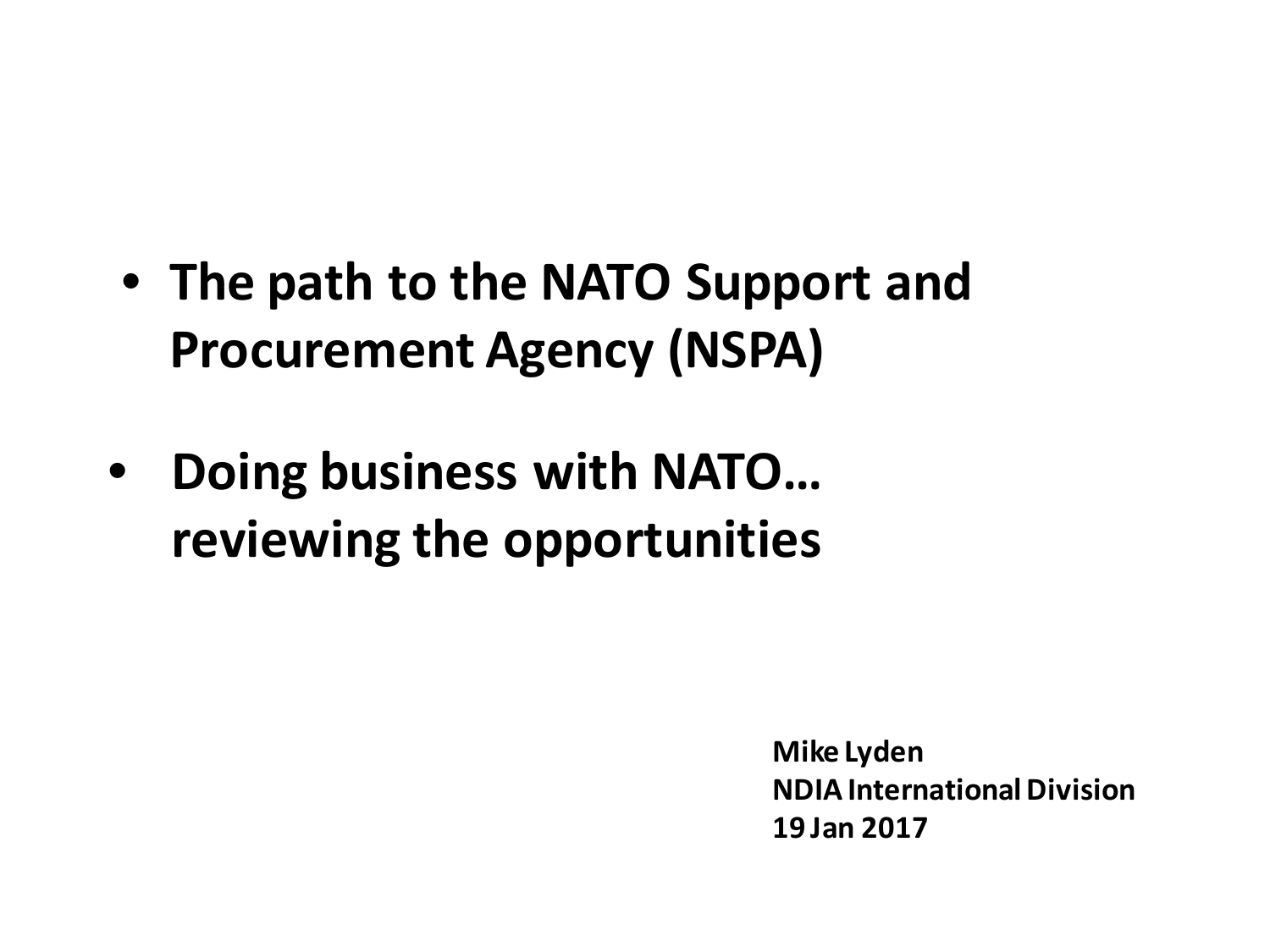## **NATO Support Agency… Vision in 2012**

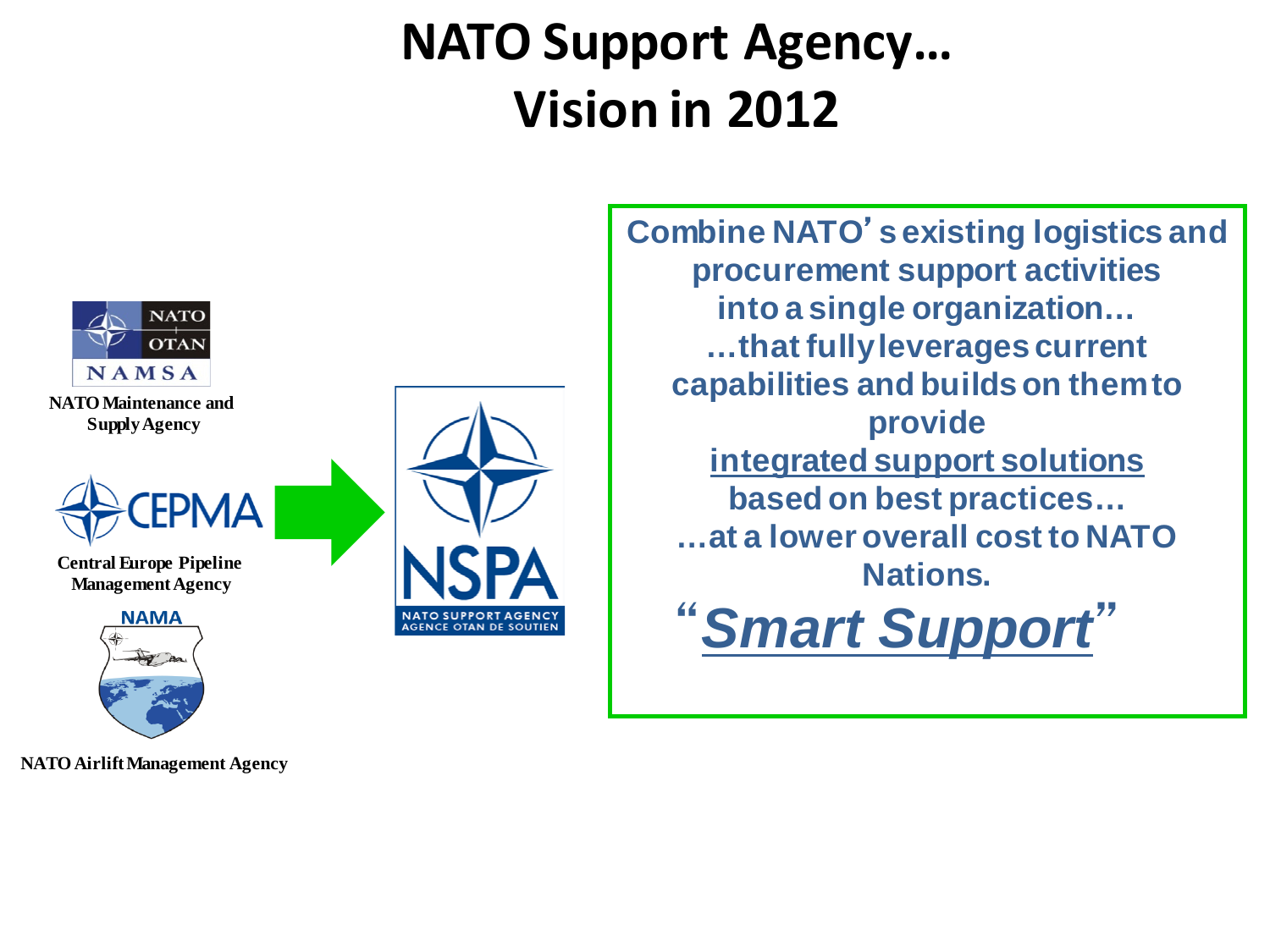## **Agency Reform Timeline**

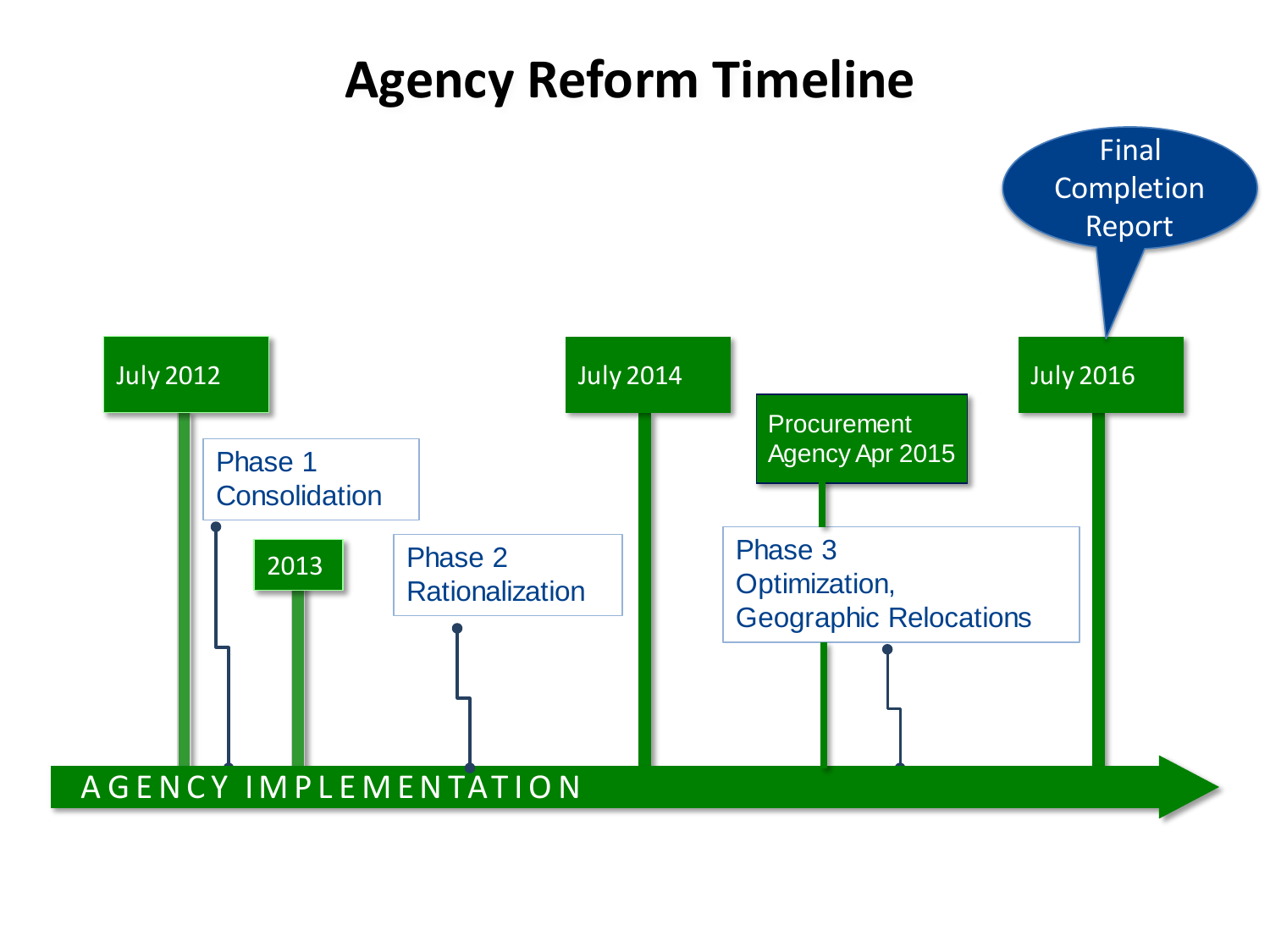#### **Business Units**



**1224 Staff from 21 NATO Nations**



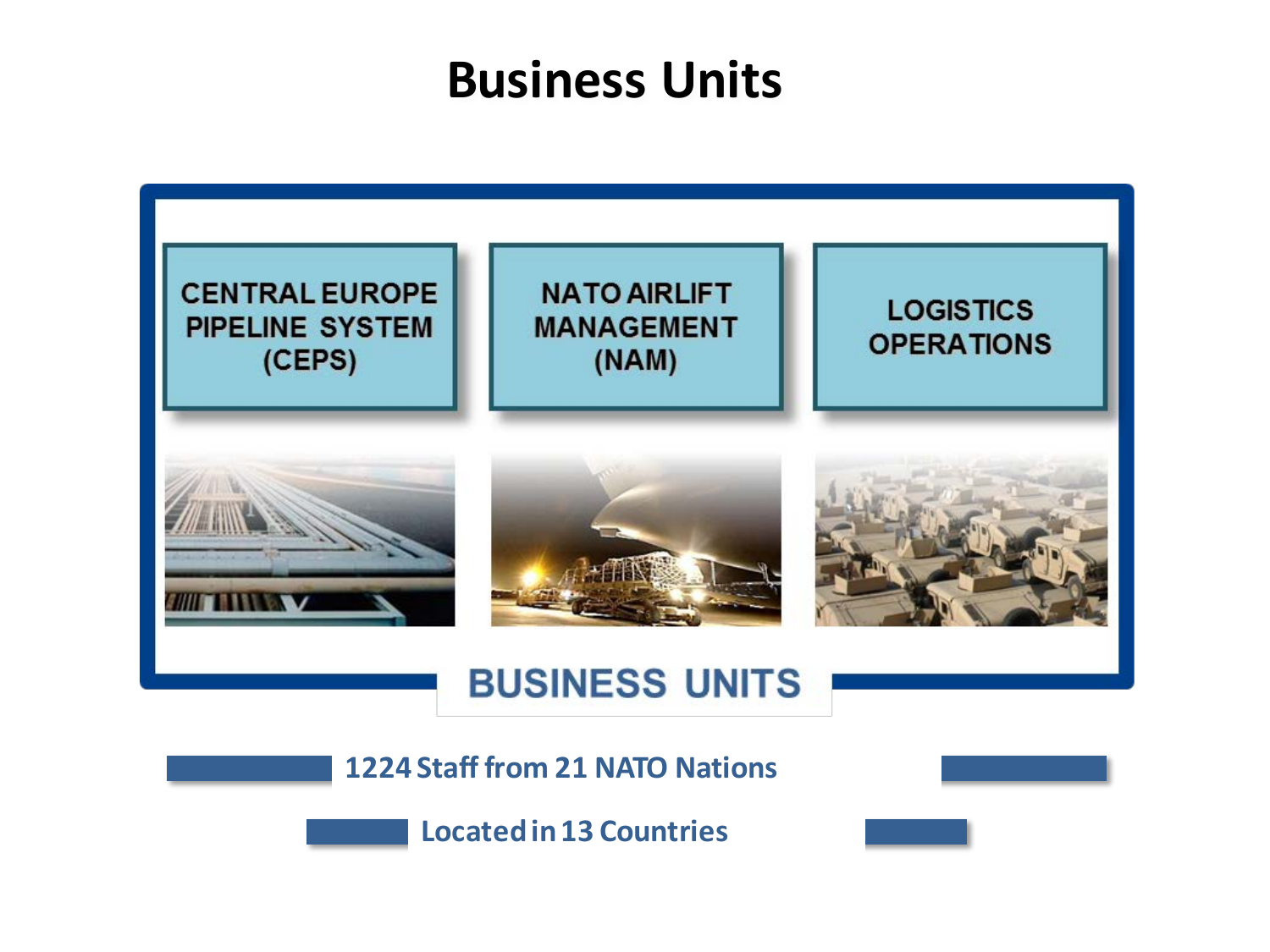# Capability Portfolio… Original 2012

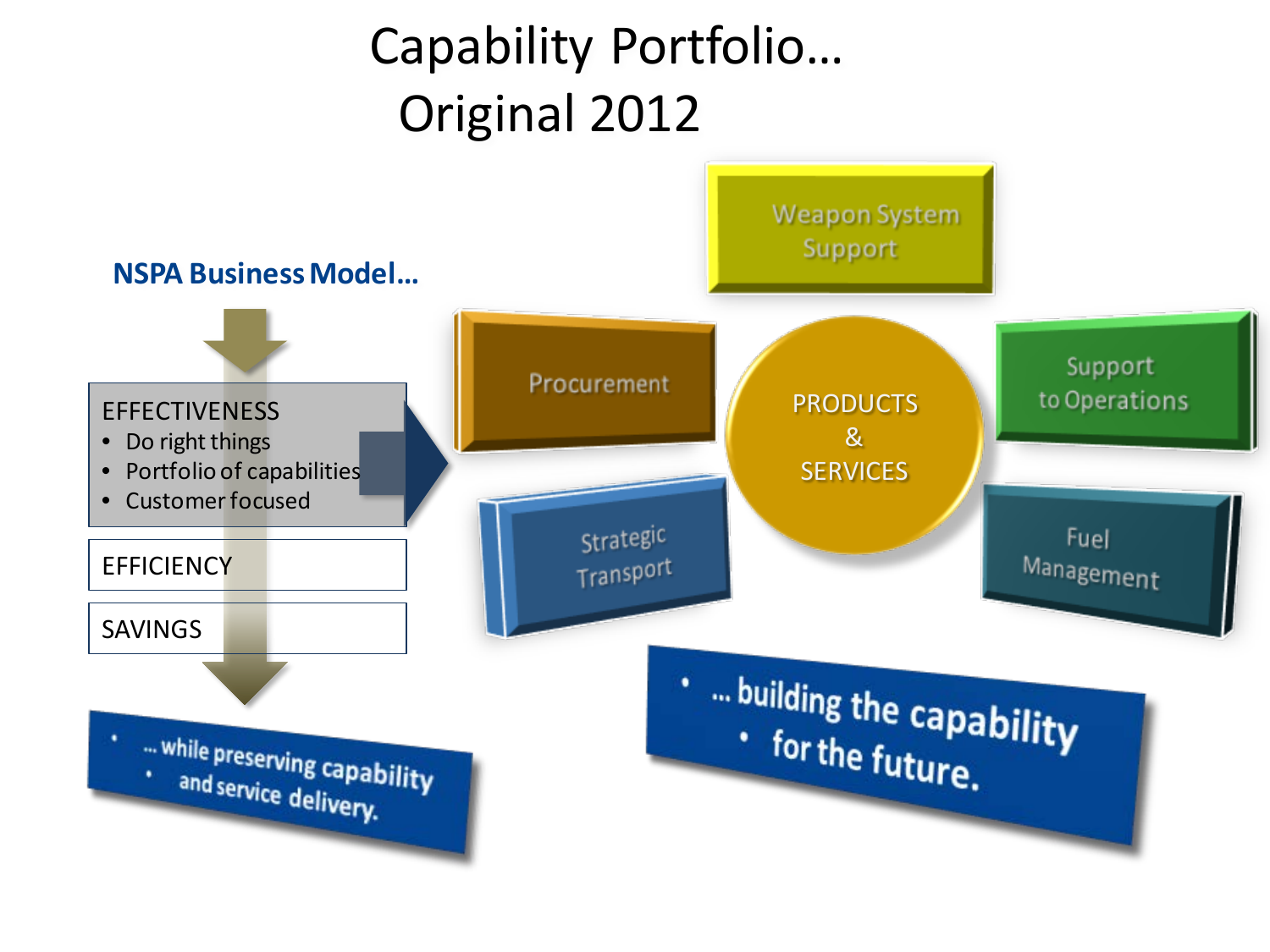#### **NSPA Funding Sources**

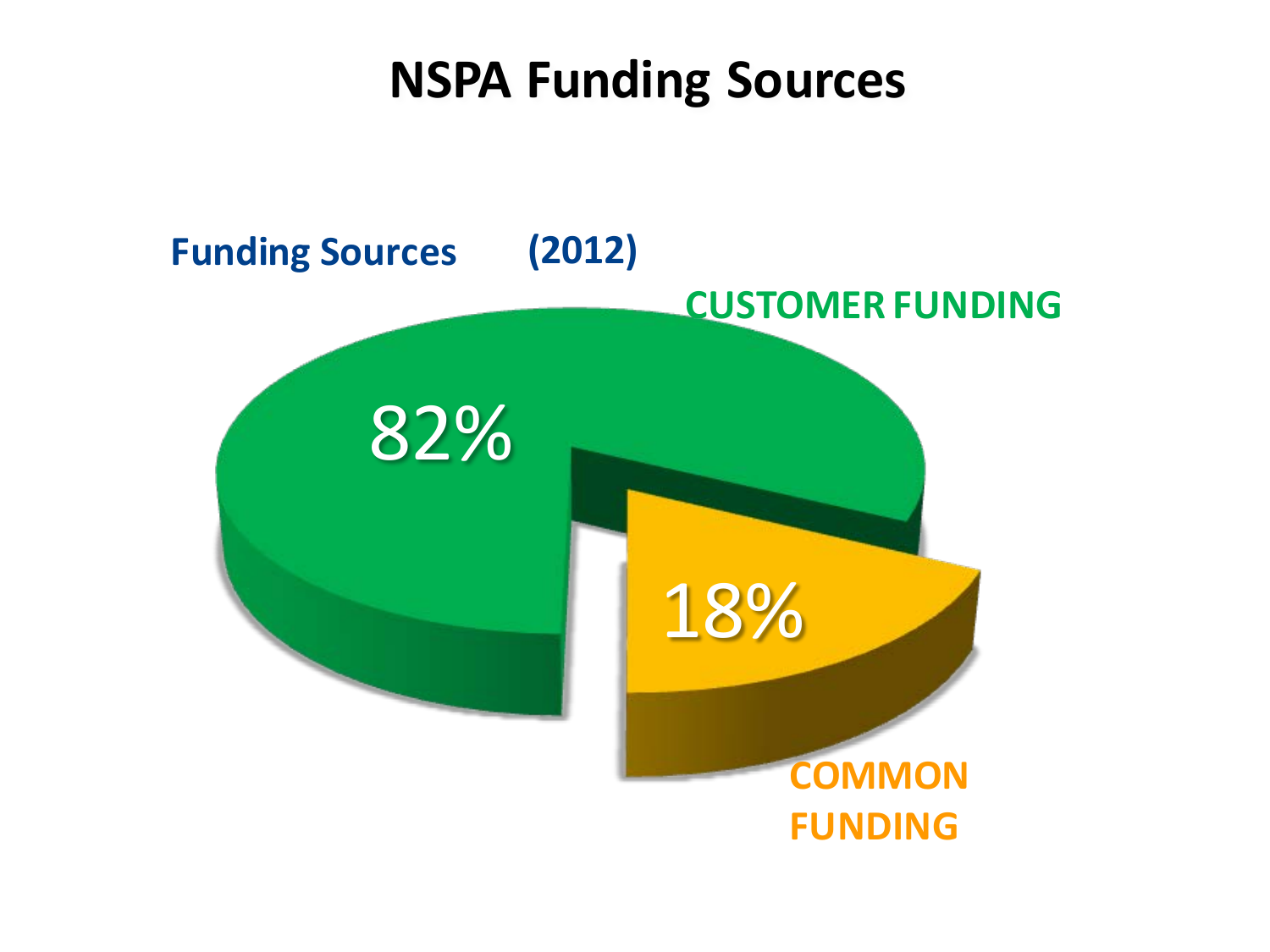# **Doing business with NATO… reviewing the opportunities**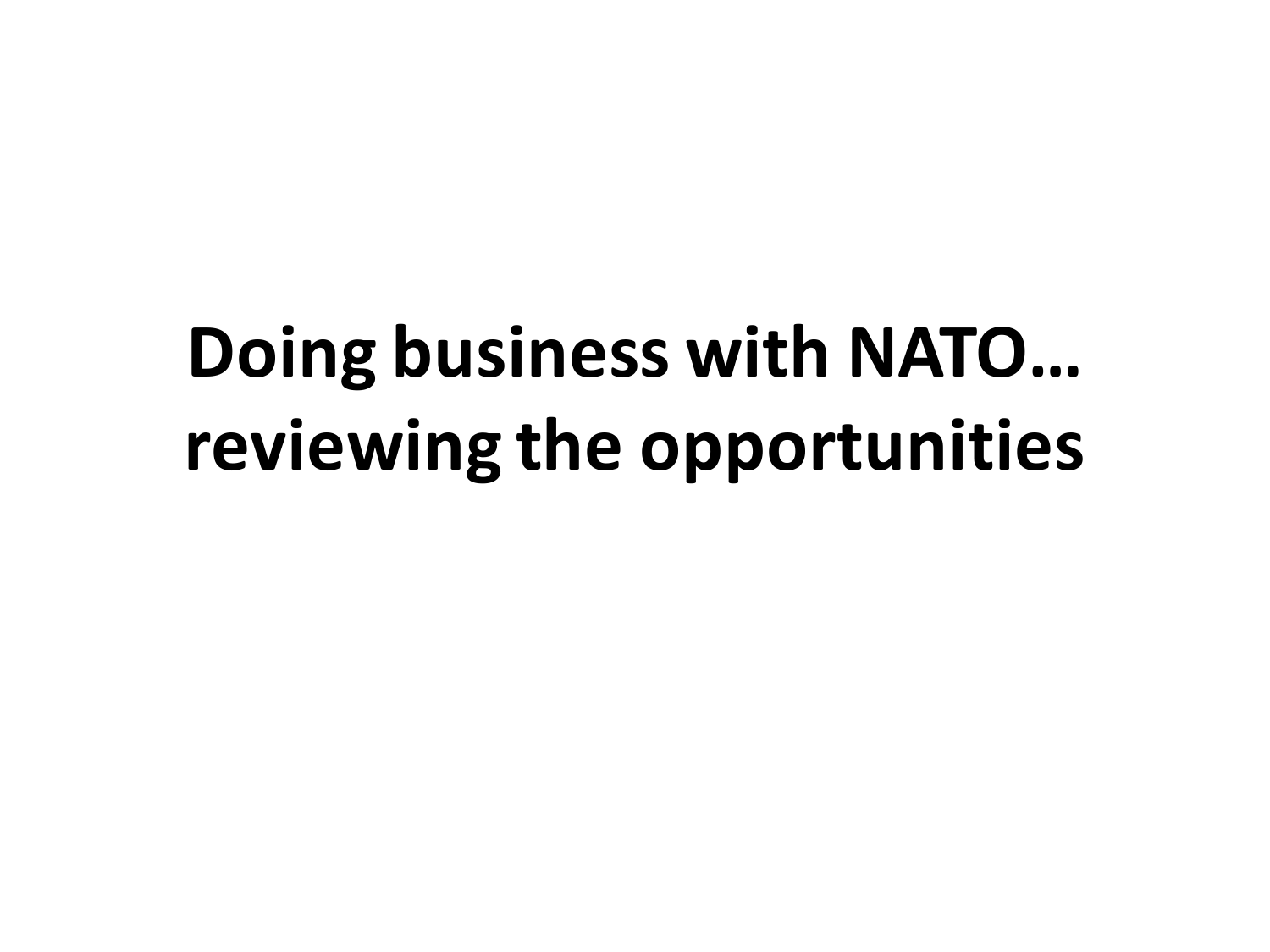#### **Considerable opportunity for US industry**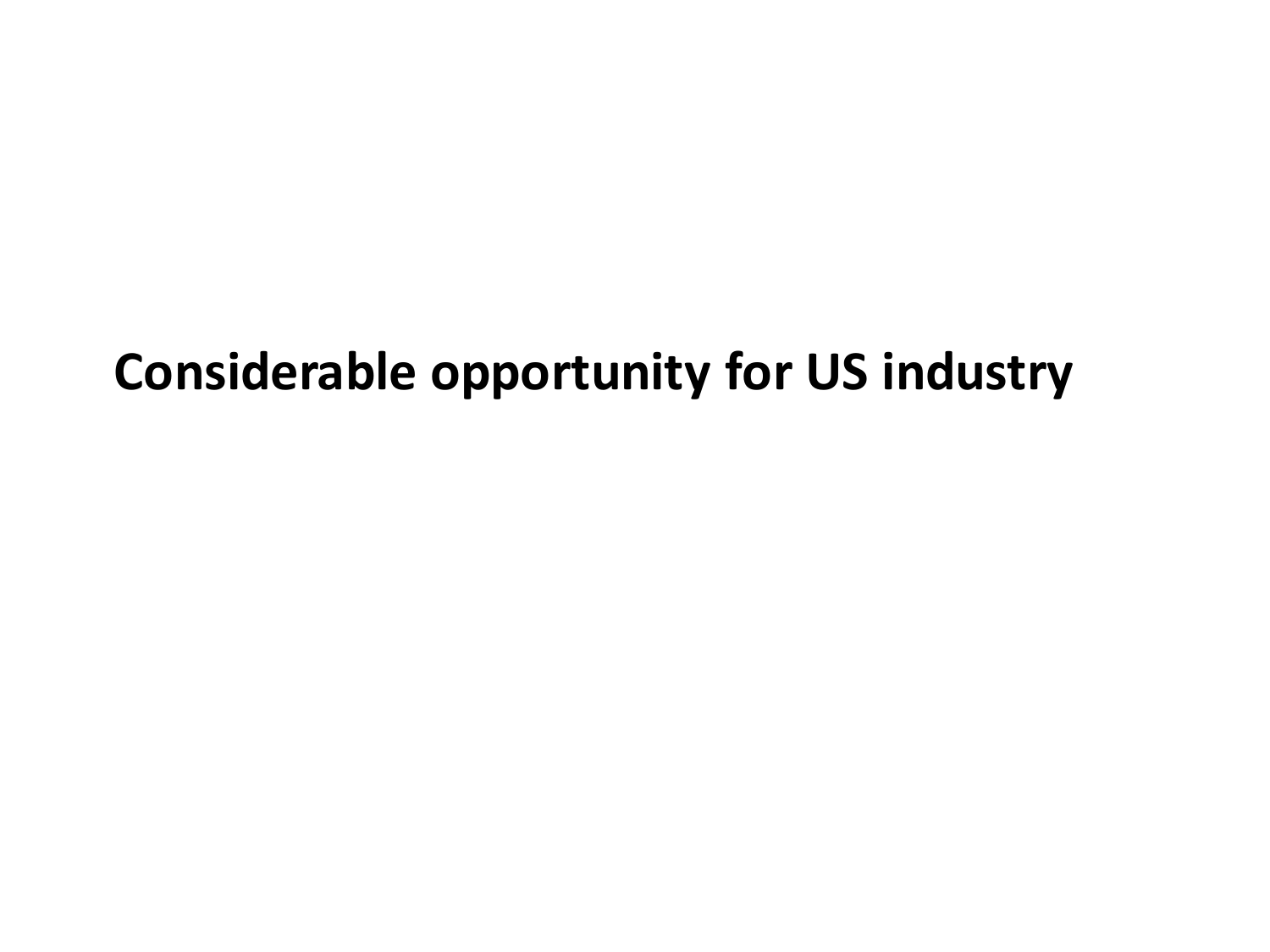## **NATO Direction and Trends**

- **Defense Expenditure as a share of Gross Domestic Product** 
	- **NATO Guideline 2%**
- **Equipment as share of Defense Expenditure** 
	- **NATO Guideline 20%**
- **Defense Expenditures (annual real change)**

– **+3% in 2016**

 **Based on 2010 prices and exchange rates**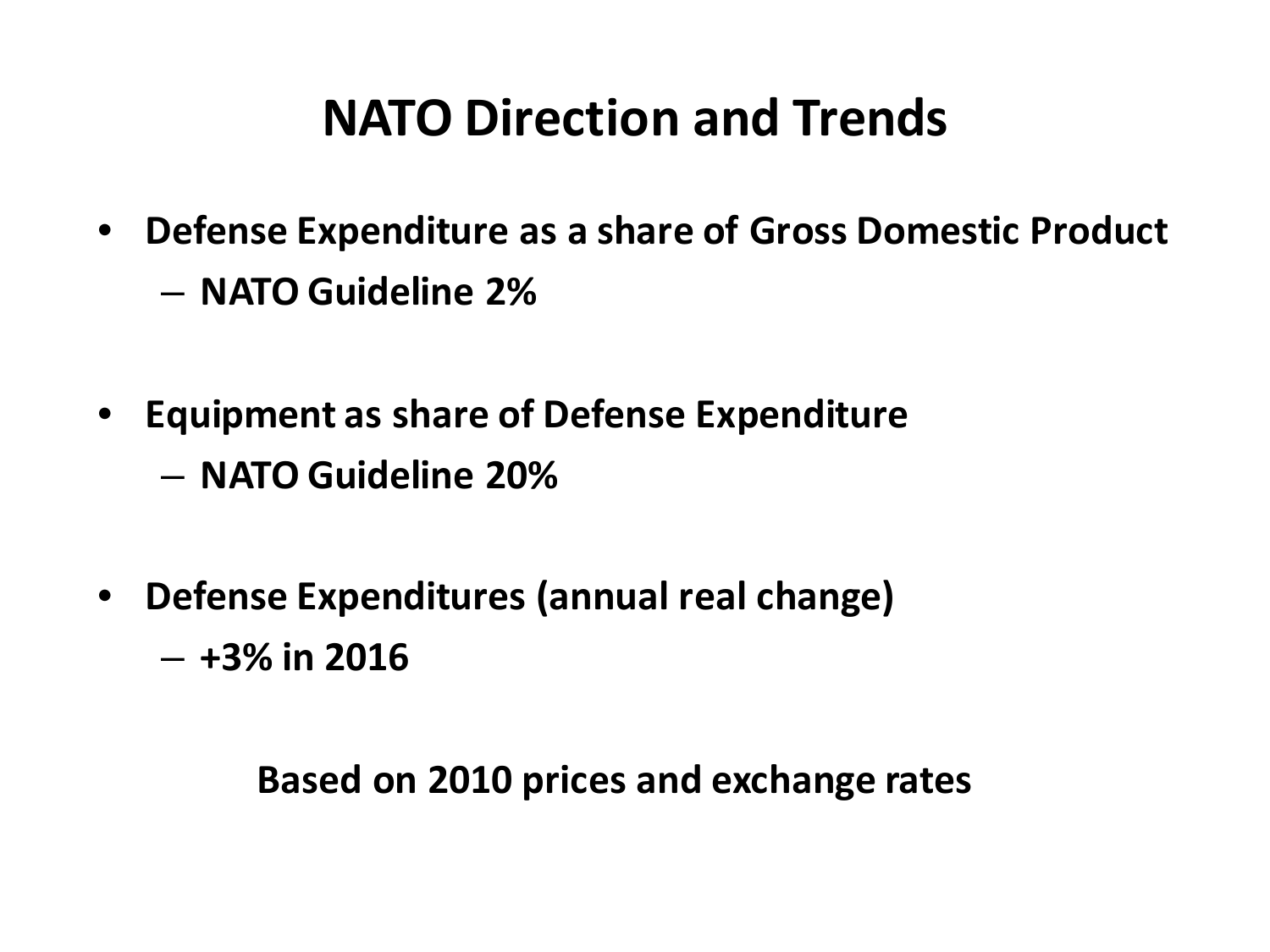# **NATO Communications and Information Agency NCIA**

- **C4ISR**
	- **Network management**
	- **IT modernization**
	- **Cyber defense**
	- **BMD**
	- **Air C2**

 **Mostly NATO-wide contracts**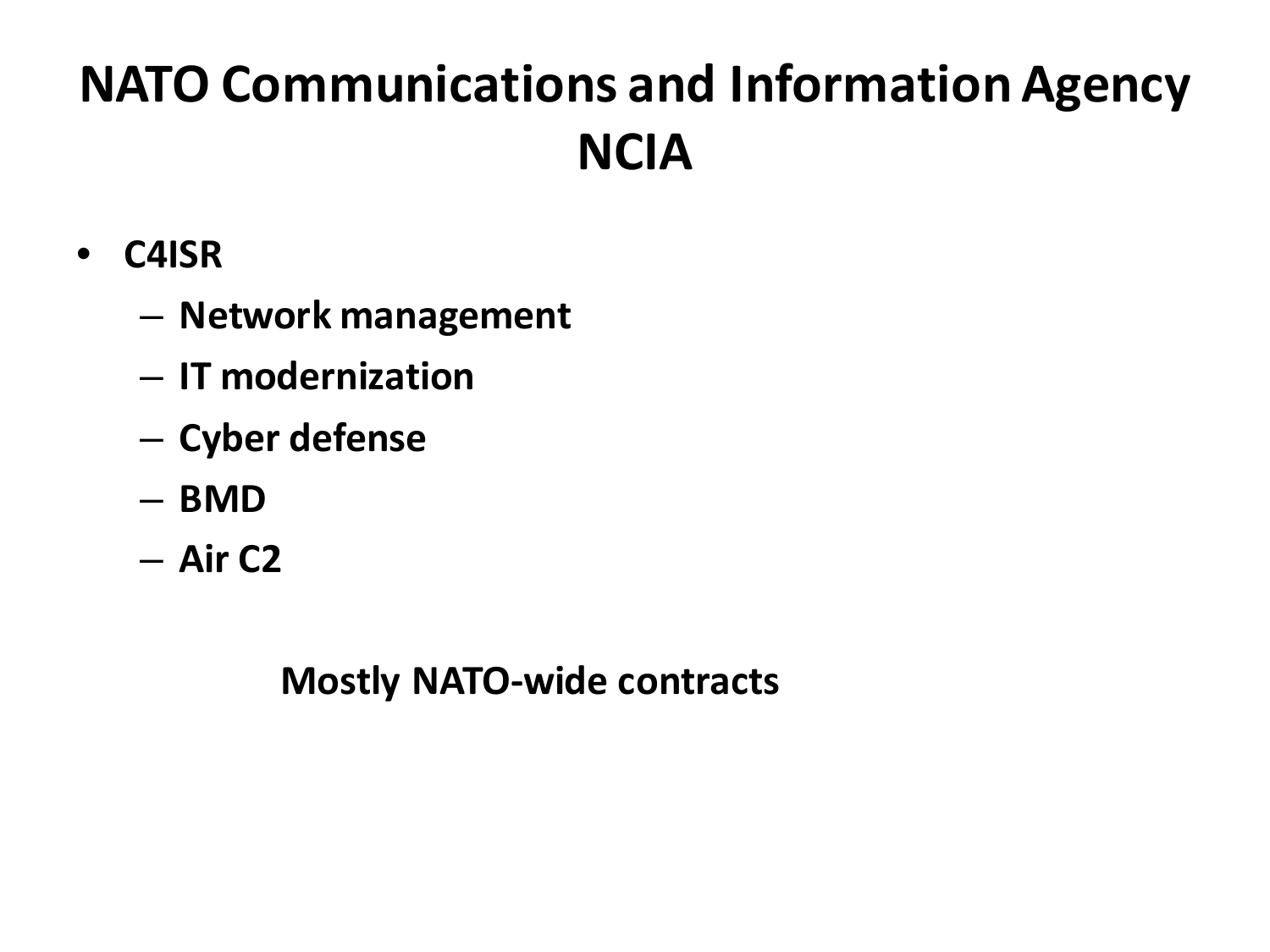#### **Sample NCIA opportunities**

- **CIS services for NATO Resolute Support Mission in Afghanistan**
- **NATO-wide Global Mobile and Telephony Contract**
- **Functional services for C2 of CBRN defense**
- **From NCIA Current Opportunities - Bulletin Board, Jan 2017**
- <https://www.ncia.nato.int/Industry/Pages/Home.aspx>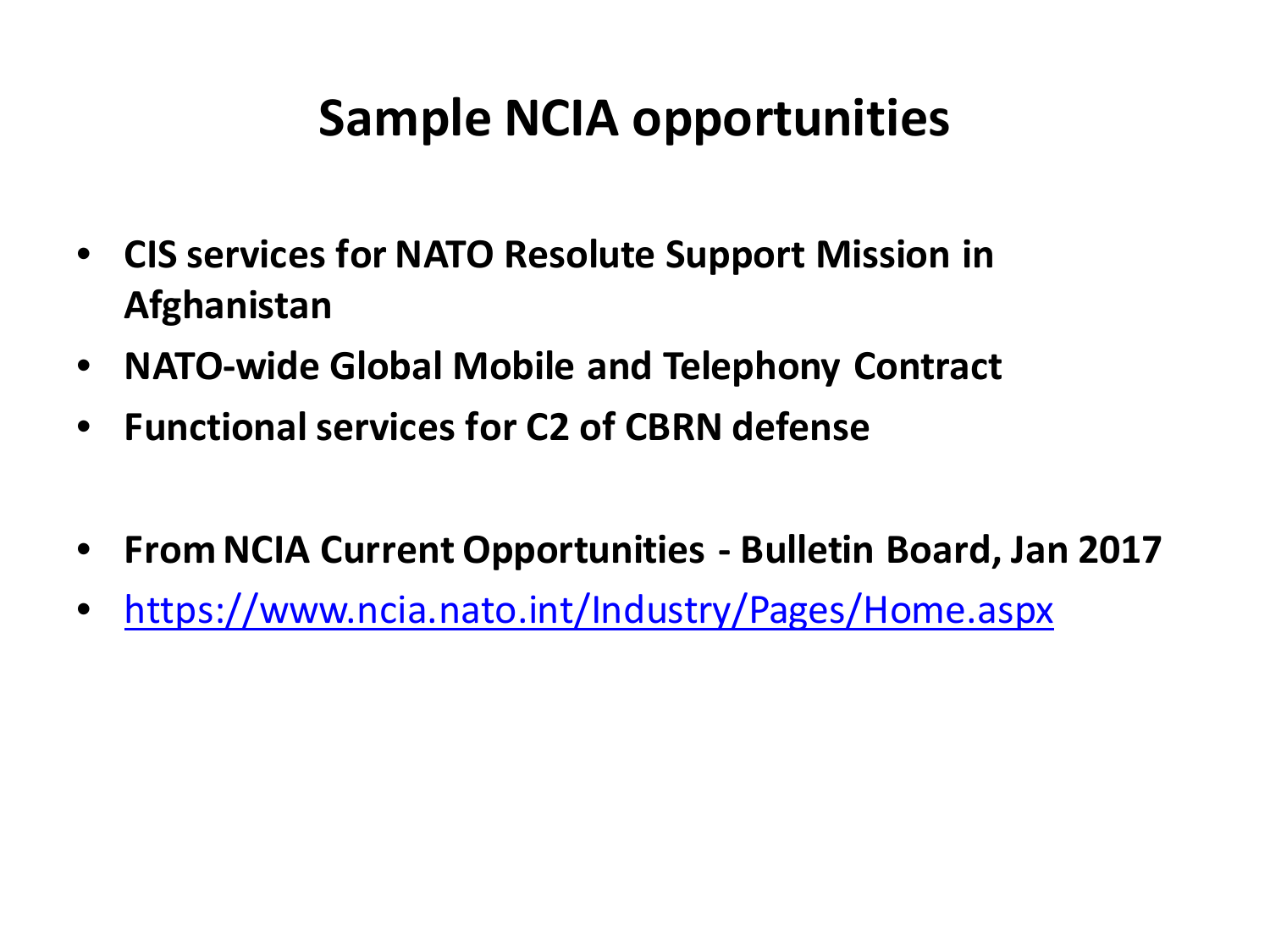## **NATO Support and Procurement Agency Revised 2015**



**Mostly contracts for individual nations or groups of nations**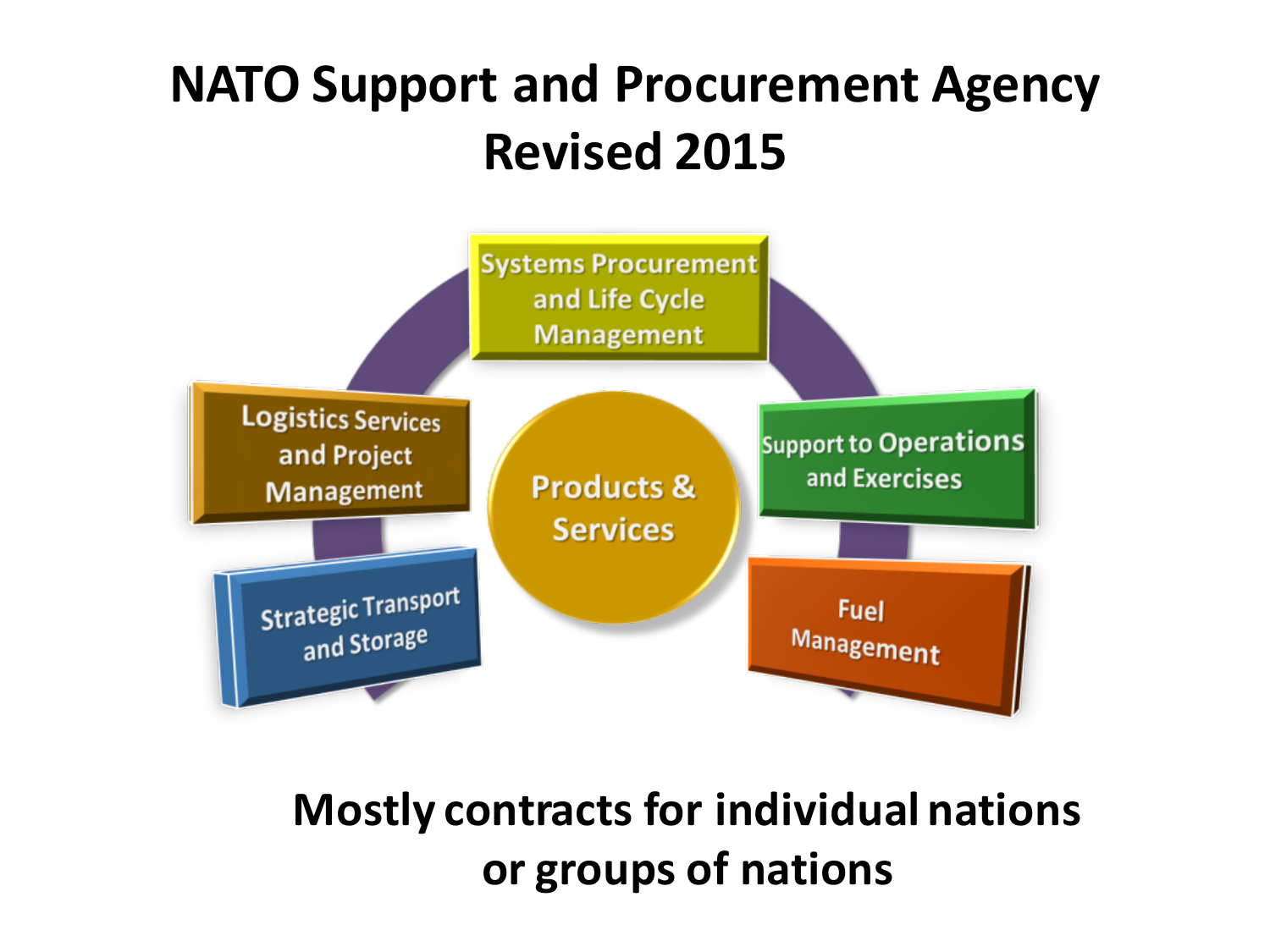## **Sample NSPA opportunities**

- **ECM jammers for ANDSF vehicles**
- **Afghanistan…Airfield refurbishment, fuel, construction**
- **Light tactical vehicles**
- **Helo landing mats**
- **M-16 simulator**
- **Vehicle spare parts**
- **ILS services for aircraft**
- **EOD equipment**
- **Tactical vests, uniforms, equipment, tents**
- **From Future Business Opportunities (FBO) site Jan 2017**
- [https://eportal.nspa.nato.int/eProcurement/FBO/FutureBusinessO](https://eportal.nspa.nato.int/eProcurement/FBO/FutureBusinessOpportunitiesList.aspx?ni=0&lng=en) [pportunitiesList.aspx?ni=0&lng=en](https://eportal.nspa.nato.int/eProcurement/FBO/FutureBusinessOpportunitiesList.aspx?ni=0&lng=en)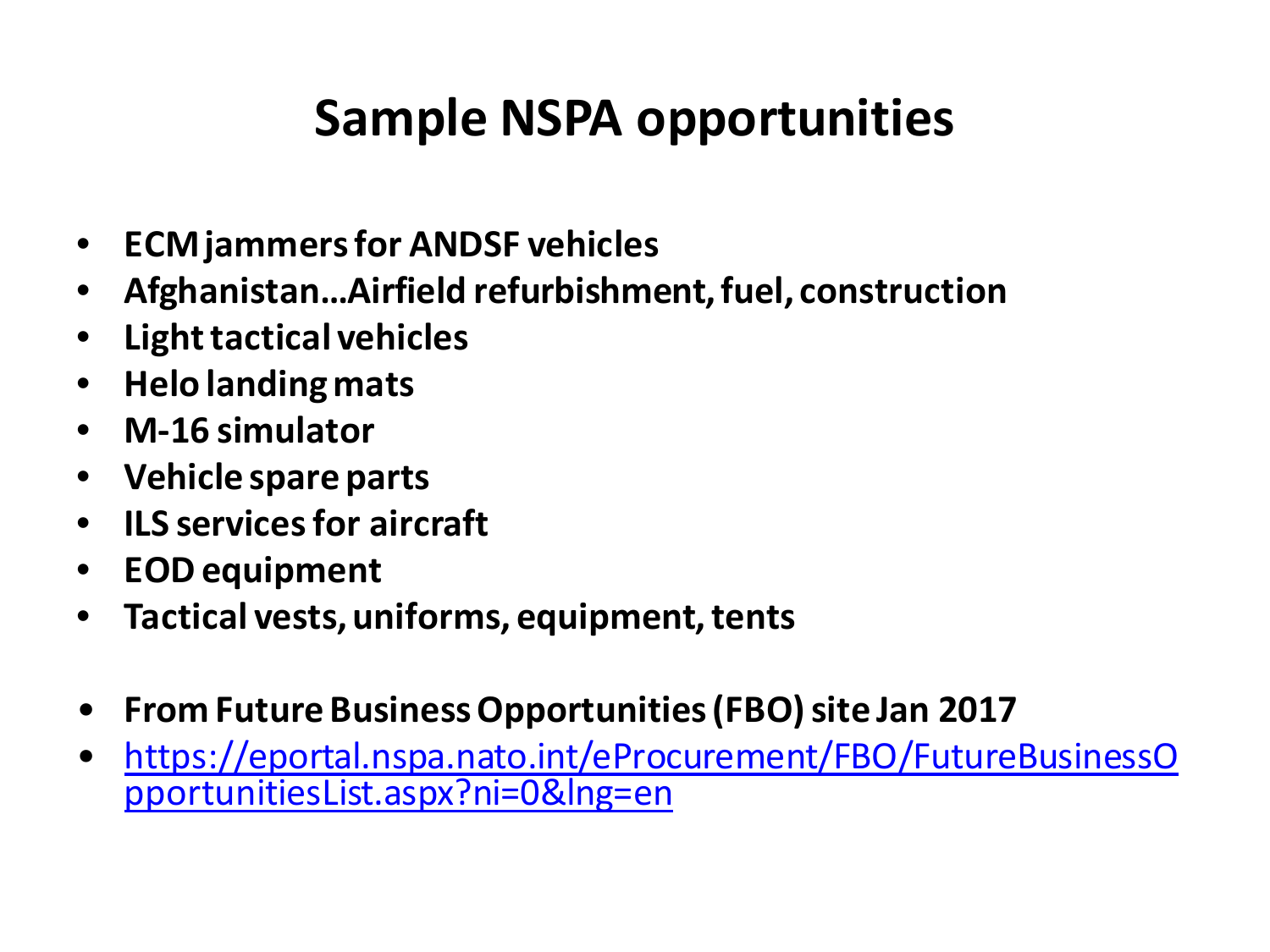### **How to do business with NSPA**

- **Supplier registration…NSPA Source File**
	- e-mail: [tni.otan.apsn@elif-ecruos](mailto:source-file@nspa.nato.int)
- **E-Portal**
	- **Future Business Opportunities (FBOs) (<80KEUR)**
	- **EBID for lower value buys**
	- **Quarterly contract award summaries**
- **Awards**
	- **International competitive bidding within NATO nations**
	- **Lowest technically compliant offer**
	- **Fixed price**